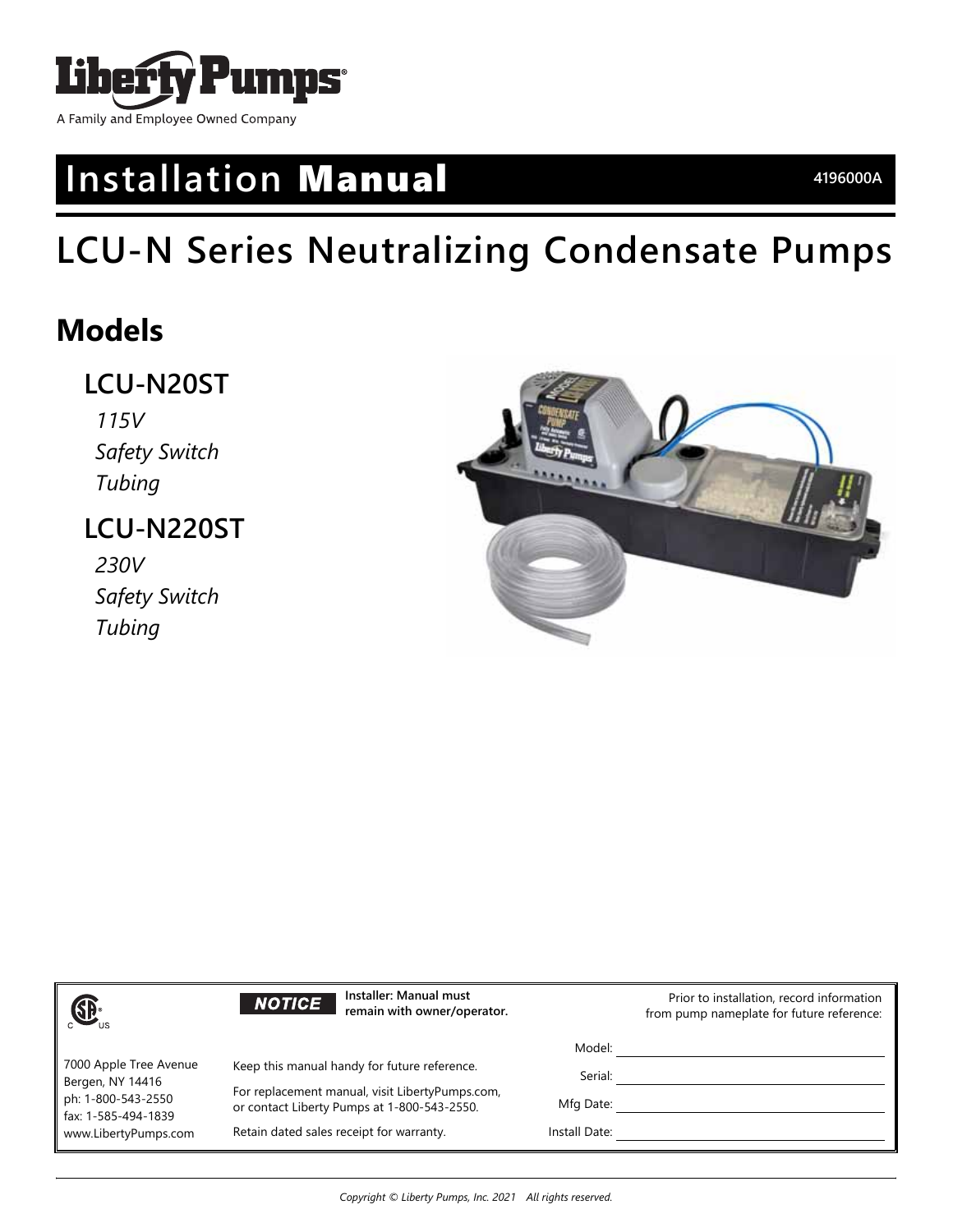### *Contents*

| Maintenance and Troubleshooting 3   EN |  |
|----------------------------------------|--|

### *Safety Guidelines*

|                 | This safety alert symbol is used in the manual<br>and on the pump to alert of potential risk for<br>serious injury or death.                                                |
|-----------------|-----------------------------------------------------------------------------------------------------------------------------------------------------------------------------|
|                 | This safety alert symbol identifies risk of<br>electric shock. It is accompanied with an<br>instruction intended to minimize potential risk<br>of electric shock.           |
|                 | This safety alert symbol identifies risk of fire.<br>It is accompanied with an instruction intended<br>to minimize potential risk of fire.                                  |
|                 | This safety alert symbol identifies risk of<br>serious injury or death. It is accompanied<br>with an instruction intended to minimize<br>potential risk of injury or death. |
| <b>ADANGER</b>  | Warns of hazards which, if not avoided, will<br>result in serious injury or death.                                                                                          |
| <b>AWARNING</b> | Warns of hazards which, if not avoided, could<br>result in serious injury or death.                                                                                         |
| <b>ACAUTION</b> | Warns of hazards which, if not avoided, could<br>result in minor or moderate injury.                                                                                        |
| <b>NOTICE</b>   | Signals an important instruction related to the<br>pump. Failure to follow these instructions<br>could result in pump failure or property<br>damage.                        |

### <span id="page-1-0"></span>*Safety Precautions*

#### **∆WARNING RISK OF ELECTRIC SHOCK**

- Accidental contact with electrically live parts, items, fluid, or water can cause serious injury or death.
- Always disconnect the pump from power source before attempting to service the pump. Fatal electrical shock could occur.
- The pump shall be plugged into a properly fused electrical outlet with a ground fault circuit interrupter (GFCI) that conforms to current National Electric Code (NEC) and all applicable local codes. All wiring must be performed by qualified personnel.
- All electrical and safety practices shall be in accordance with the National Electrical Code®, the Occupational Safety and Health Administration, or applicable local codes and ordinances.
- Pump shall be properly grounded using its supplied grounding conductor. Do not bypass grounding wires or remove ground prong from attachment plugs. Failure to properly ground the pump system can cause all metal portions of the pump and its surroundings to become energized.
- $\blacksquare$  Do not handle or unplug the pump with wet hands, when standing on damp surface, or in water unless wearing Personal Protective Equipment.
- Always wear dielectric rubber boots and other applicable Personal Protective Equipment (PPE) when water is on the floor and an energized pump system must be serviced, as submerged electrical connections can energize the water. Do not enter the water if the water level is higher than the PPE protection or if the PPE is not watertight.
- Do not handle or unplug pump with wet hands, when standing on a wet/damp surface, or in water. Fatal electrical shock could occur.
- Do not lift or carry the pump by its power cord. This will damage the power cord, and could expose the electrically live wires inside the power cord.
- The electrical power supply shall be located within the length limitations of the pump power cord, and for below grade installations it shall be at least 4 ft (1.22 m) above floor level.
- Do not use this product in applications where human contact with the pumped fluid is common (such as swimming pools, fountains, marine areas, etc.).
- Protect the power and control cords from the environment. Unprotected power and control (switch) cords can allow water to wick through ends into pump or switch housings, causing surroundings to become energized.

#### **AWARNING RISK OF FIRE**

- Do not use an extension cord to power the product. Extension cords can overload both the product and extension cord supply wires. Overloaded wires will get very hot and can catch on fire.
- For cord replacement: power cord must be of the same length and type as originally installed on the Liberty Pumps product. Use of incorrect cord may lead to exceeding the electrical rating of the cord and could result in death, serious injury, or other significant failure.
- Do not use to pump flammable or explosive fluids such as gasoline, fuel oil, kerosene, etc. Do not use in flammable and/or explosive atmosphere. Sparks could ignite flammable liquids.

#### **AWARNING RISK OF SERIOUS INJURY OR DEATH**

- Do not modify the pump/pump system in any way. Modifications may affect seals, change the electrical loading of the pump, or damage the pump and its components.
- All pump/pump system installations shall be in compliance with all applicable Federal, State, and Local codes and ordinances.
- Do not use this product with flammable, explosive, or corrosive fluids. Do not use in a flammable and/or explosive atmosphere as serious injury or death could result.
- Do not allow any person who is unqualified to have contact with this pump system. Any person who is unaware of the dangers of this pump system, or has not read this manual, can easily be injured by the pump system.
- $\blacksquare$  Do not allow children to play with the pump.
- Do not remove any tags or labels from the pump or its cord.
- [This product contains chemicals known to the State of](http://www.p65warnings.ca.gov)  California to cause cancer and birth defects or other reproductive harm. www.p65warnings.ca.gov.

### **ACAUTION**

This pump has been evaluated for use with water only.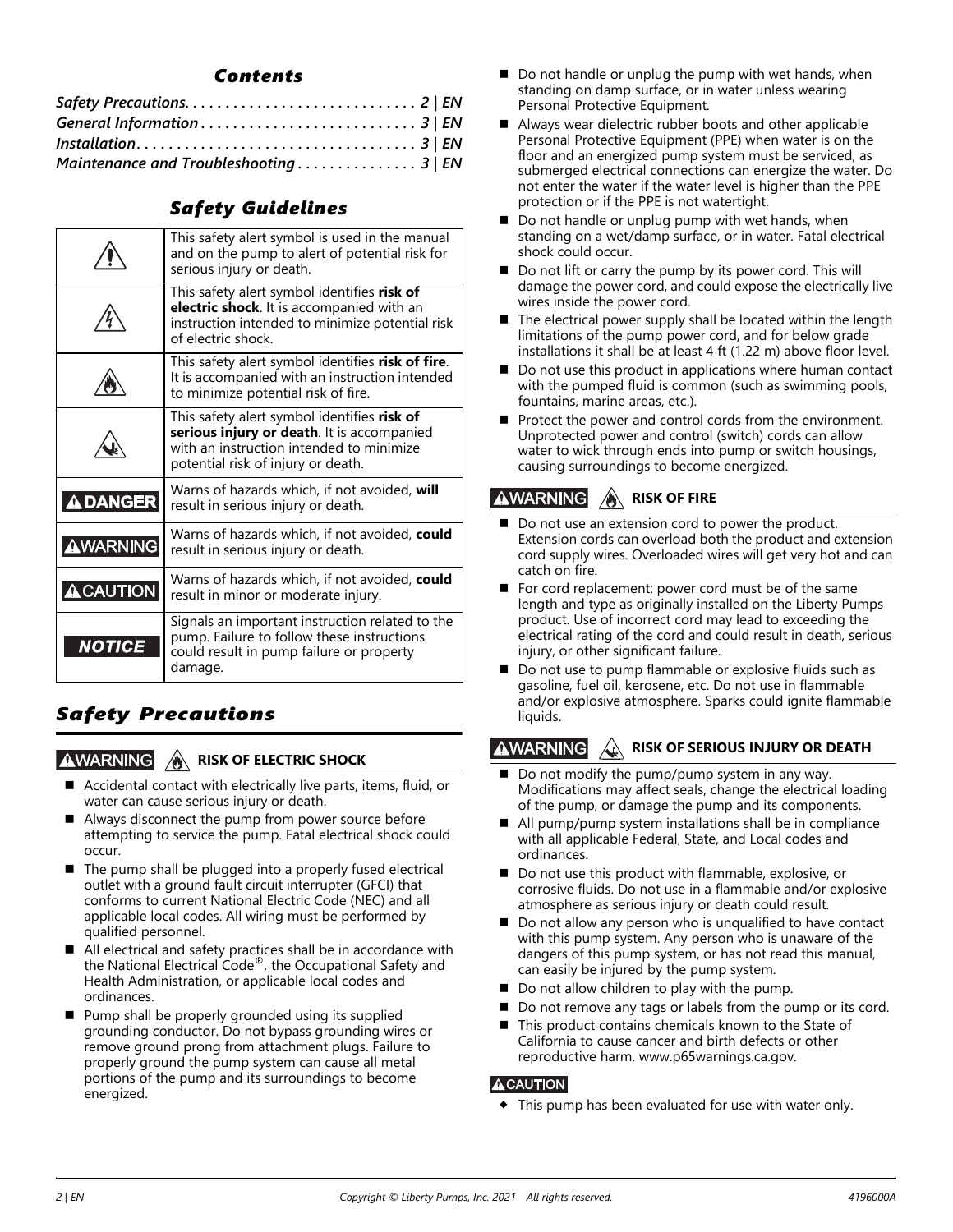#### **NOTICE**

- Do not dispose of materials such as paint thinner or other chemicals down drains. Doing so could chemically attack and damage pump system components and cause product malfunction or failure.
- Do not use pumps with fluid over 150°F (65°C). Operating the pump in fluid above this temperature can overheat the pump, resulting in pump failure.
- Do not use pump system with mud, sand, cement, hydrocarbons, grease, or chemicals. Pump and system components can be damaged from these items causing product malfunction or failure. Additionally, flooding can occur if these items jam the impeller or piping.
- ◆ Do not allow pump to freeze.

### <span id="page-2-0"></span>*General Information*

Before Installation, read the following instructions carefully. Each Liberty Pumps product is individually factory tested to assure proper performance. By closely following these instructions, potential operating problems should be eliminated, providing years of trouble-free service.

### <span id="page-2-1"></span>*Installation*

- **A.** Select a location that is level and below the condensate pan drain. The unit may be mounted on a wall by using the mounting tabs on the tank, which are 17.6" apart.
- **B.** Connect the drain pan. Use vinyl tubing, PVC, or any other suitable material. Be sure the tubing or pipe extends into the inlet of the tank by at least 1".

Connect as follows:

**STANDARD** condensate (dehumidifiers, A/C, etc.) can be connected to any of the three intake holes (1), (2), (3).

**ACIDIC** condensate (high-efficiency boilers and furnaces) must be installed in inlet (4) or (5).



Acidic condensate inlet (**4**) or (**5**) only

**C.** The discharge connection to the check valve may be made with 3/8" vinyl tubing secured by a hose clamp (not included), or the barb may be removed by sawing so that threaded fittings may be attached. The thread is 1/4" NPT.

Connect discharge hose or pipe to the pump. *Only hand-tighten discharge fasteners.* Over-tightening may cause the discharge housing to crack and leak. Once the discharge tubing has been extended to the required height it should be slanted downward, if possible, to assist in drainage. **Note**: For best results, do not extend discharge tubing beyond 17' vertically.

**D.** The safety switch leads should be connected to a Class 2 low voltage circuit (not to exceed 30 volts). Using this feature may prevent damage from condensation overflowing if the discharge becomes blocked or if the pump fails. The leads may be connected in series with the low voltage thermostat circuit so as to shut down the heating/air-conditioning system if the water level in the pump tank rises beyond normal, or they may be connected to an external alarm.

- **E.** If necessary, the pump unit may be removed and rotated 180° to make access to the plumbing inlet and discharge lines easier. To rotate the pump:
	- 1. Remove the clear neutralization chamber cover by inserting a screwdriver in the slot and prying the tank outward.
	- 2. Remove the pump unit using the same process.
	- 3. Rotate the pump, and snap it back into place.
	- 4. Snap the neutralization chamber cover back in its initial position.
- **F.** When all mounting and water connections are secure, connect the unit to an electrical supply. Disconnect electrical power at fuse or circuit breaker box before making any connections. The power cord must be connected to a constant source of power (not a fan or other device that runs intermittently) matching the voltage specified on the pump nameplate.

If connecting a pump with a stripped wire cord end, power connections must be made within a junction box or appropriate enclosure and must comply with the NEC and any applicable codes. Wiring is as follows: GREEN is ground, BLACK is line, and WHITE is neutral (115V) or line2 (230V).

**G.** To ensure proper installation, energize power and test the unit by adding water to the tank until the pump activates. Be sure the water discharges properly. Finally, check the connections for leakage and proper discharge pipe routing.

### <span id="page-2-2"></span>*Maintenance and Troubleshooting*

#### **AWARNING RISK OF ELECTRIC SHOCK**

- Accidental contact with electrically live parts, items, fluid, or water can cause serious injury or death.
- Always disconnect the pump from power source before attempting to service the pump. Fatal electrical shock could occur.

### *Maintenance*

Pump models have sealed permanently lubricated bearings and require no additional lubrication.

### *Quarterly*

Check the outlet pH level using a pH strip or electronic pH meter. The cartridge kit must be replaced the sooner of (1) annually or (2) if the pH at the outlet drops below 5.0 (or the minimum level of the local water authority). Use *only* Liberty Pumps replacement cartridge kit #K001898. To replace the neutralization cartridge, remove the neutralization chamber cover, exchange the cartridge and replace cover.

Inspect the condensate pump tank to ensure it is free of accumulated dirt or sludge. *Do not* use solvent cleaners. Clean tank with mild soap and warm water only. Clean inlet and outlet piping. Reassemble system and check for correct operation.

Pour enough water into the tank to activate the pump when not normally in use.

### *As Needed*

If unit is mounted in an unheated area that is exposed to temperatures below freezing, the unit and lines must be drained to prevent damage to the pump.